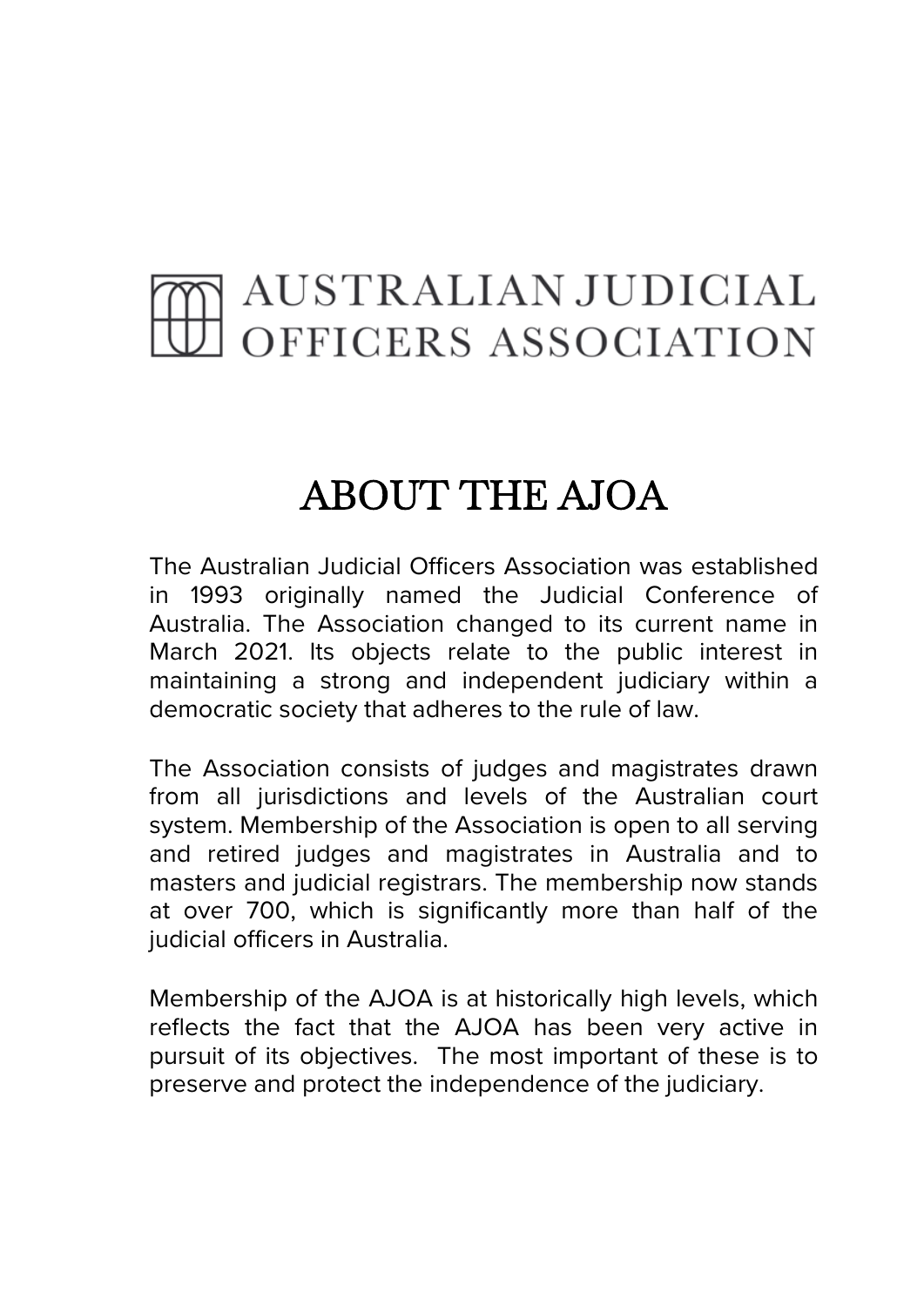The Association's Governing Council is currently chaired by Justice Glenn Martin AM of the Supreme Court of Queensland.

The Association achieves its objects in various ways:

- defending the judiciary and judicial officers against unwarranted attacks and responding to such attacks;
- informing the community about the proper role of the judiciary and the significance of an independent judiciary;
- communicating with other arms of government, for the purpose of promoting mutual understanding;
- seeking improvements in the administration of justice and accessibility of the judicial system; and
- undertaking of supporting research that will benefit these aims.

The Australian Judicial Officers Association has contributed to public debate on issues of importance to judicial officers, including correcting the more egregious misunderstandings or misrepresentations by the media.

The Association holds a Colloquium each year. Many of the papers from the AJOA's colloquiums are available on the AJOA's website [\(www.ajoa.asn.au\)](http://www.ajoa.asn.au/).

The Association is funded almost entirely by membership subscriptions. The membership fee for the year 2021-2022 is \$240.00 (which includes GST) and the fee for retired judicial officers is \$60.00 (which includes GST).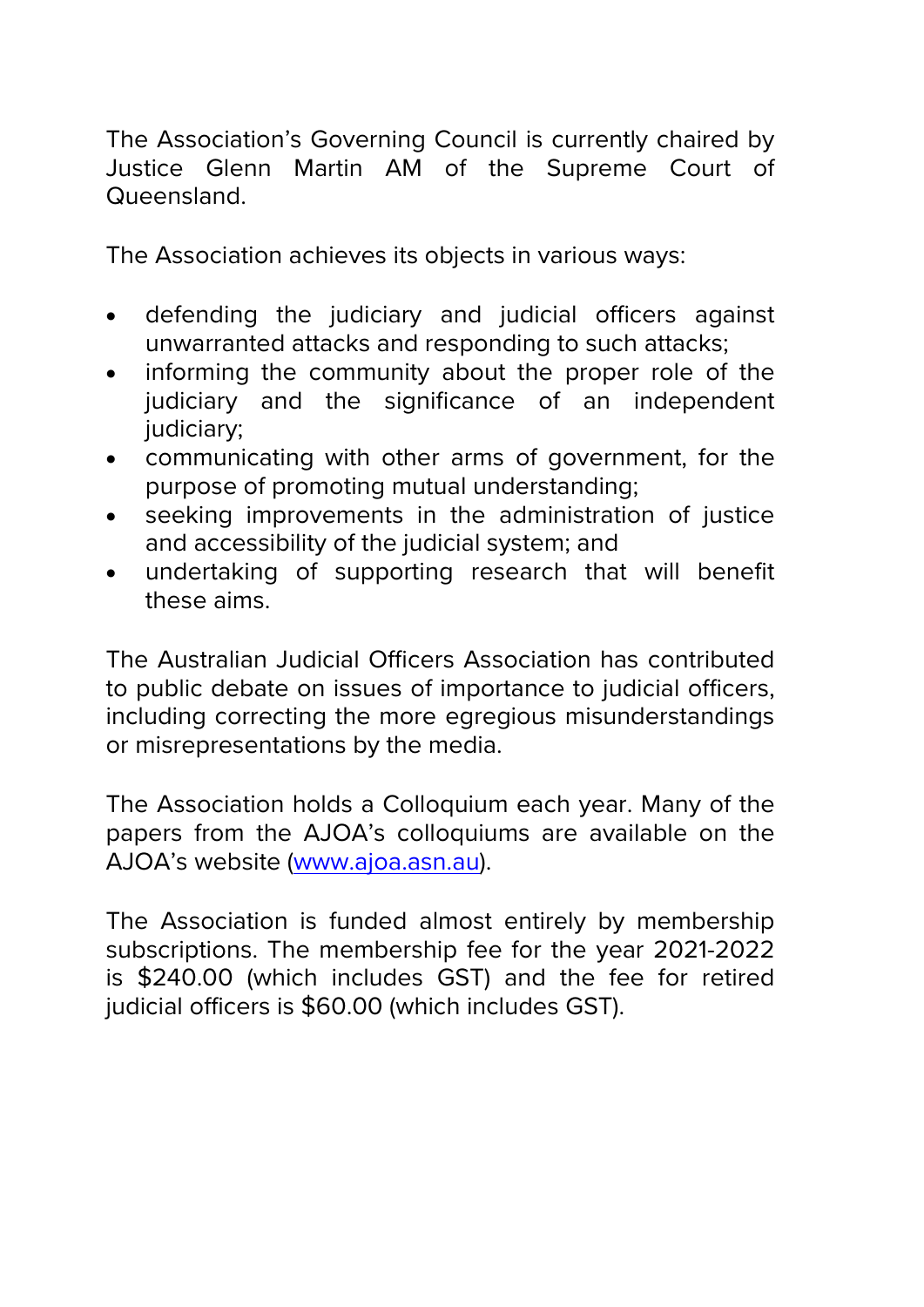The AJOA has published several handbooks:

- **Judge for Yourself: a Guide to Sentencing in Australia,** which explains to the public and the media the judicial role in sentencing.
- [Working with the Media: a](http://www.jca.asn.au/pubs/otherpubs.html) Handbook for Australian [Judicial Officers,](http://www.jca.asn.au/pubs/otherpubs.html) which provides basic information in order to assist judicial officers to understand better how the media works and to appreciate the factors that tend to motivate journalists in their dealings with courts.
- **Judicial Independence from the Executive, which** examines the development of this important context in Australia.
- **Judges in Vice-Regal Roles, which considers this matter** in depth in the Australian context.

The AJOA has undertaken a number of projects on a variety of topics, including –

- complaints against judicial officers
- processes for the appointment of judicial officers
- judicial retirement benefits
- the independence of the judiciary
- judicial exchanges
- a judicial appointments comparative study
- temporary judicial officers.

[From time to time representations](http://www.jca.asn.au/issues.html) have been made to various governments and government bodies in regard to a range of issues. For example, representations were made in response to some matters in the Productivity Commission's report, Access to Justice Arrangements.

The AJOA has appeared before a committee of the Senate inquiring into Australia's judicial system and the role of judges.